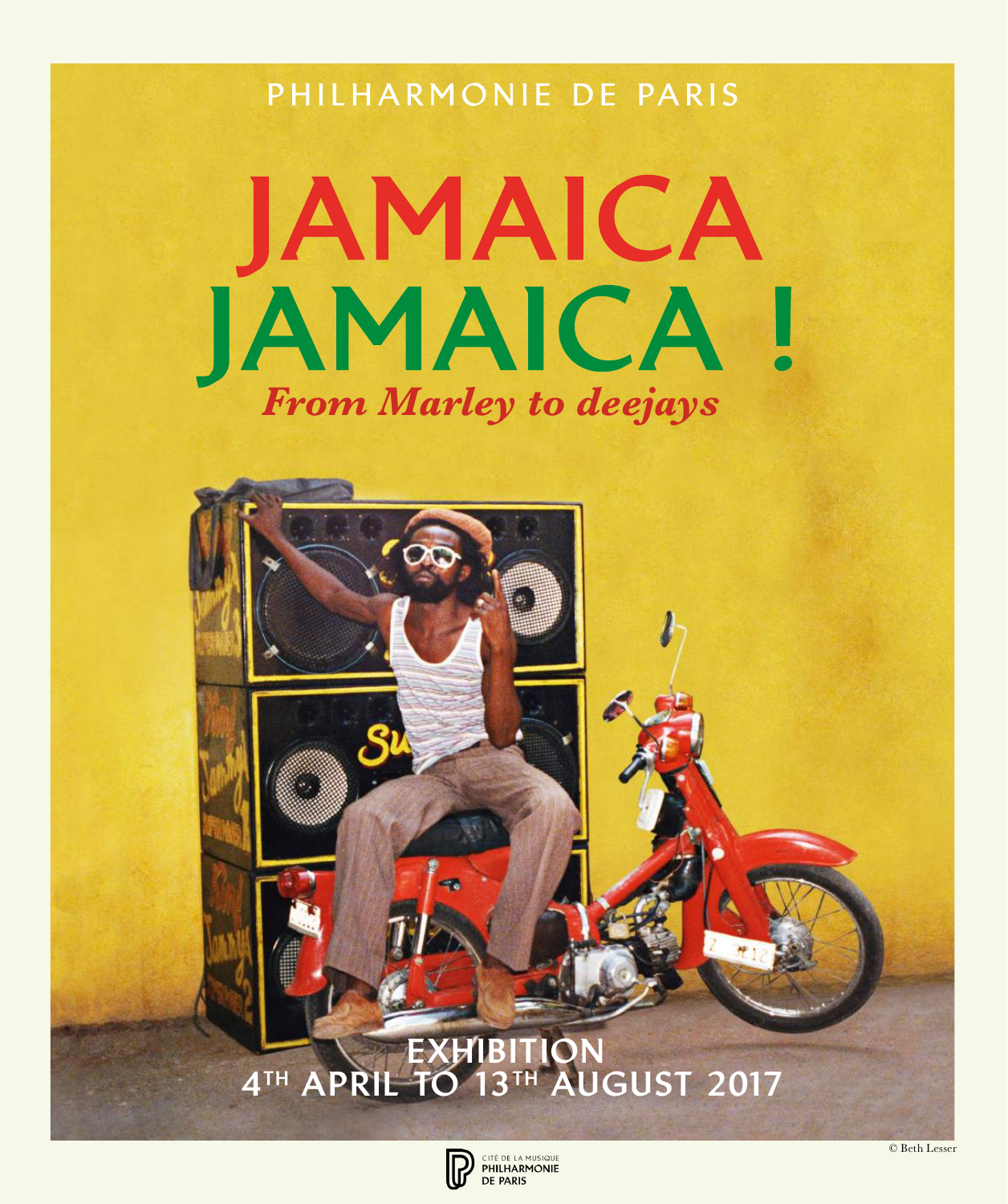# **THE EXHIBITION**

For the first time in Europe, the Philharmonie de Paris is organising an exhibition dedicated to Jamaican music, a unique heritage in music history.

The small island in the Caribbean produced one of the last great musical movements of the 20th century. Reggae and its inventions dreamt up in the suburbs of Kingston have left a lasting mark on today's urban music.

From mento to ska and reggae to dub, Jamaican music has ramifications as extensive as jazz or blues and has given rise to such legends as Bob Marley & The Wailers, Peter Tosh, King Tubby and Lee Perry. It has also built the reputation of such fabled locations as Studio One, the Alpha Boys School and the packed dancefloors of Kingston's sound systems.

Bringing together items never seen before in Europe, *Jamaica, Jamaica!* celebrates music that has become the loudspeaker for a people's identity and whose fame has spread well beyond the island to make it the most popular of world-music genres.

# **LINKED TO THE EXHIBITION**

- A web radio created for and broadcasting in the exhibition area is also available on the Internet site of the Philharmonie de Paris.
- An exhibition catalogue.
- A DJ sets program every week within the exhibition, throughout its duration. The public can continue their visit with sound systems performance on the square of the Philharmonie de Paris and a themed week-end dedicated to Jamaican music in its concert hall.



Jammy Studio © Beth Lesser



Exhibition view with Danny Coxson''s murals painintg

## **STREET ART AT THE HEART OF THE EXHIBITION**

In Kingston, music is not just for listening: for decades, it has been reflected in brush strokes on the walls of the capital, beautifying kilometres of shabby concrete with an iconography of the studio heroes acclaimed by Jamaican street culture.

Danny Coxson, a mural artist born in Trenchtown in 1961, tirelessly paints legendary singers, producers, and sound engineers.

He has been invited to Paris to paint the panels of the Jamaica, Jamaica! exhibition and so bring to the event his extraordinary talent as a street artist, creating an original eminently Jamaican work.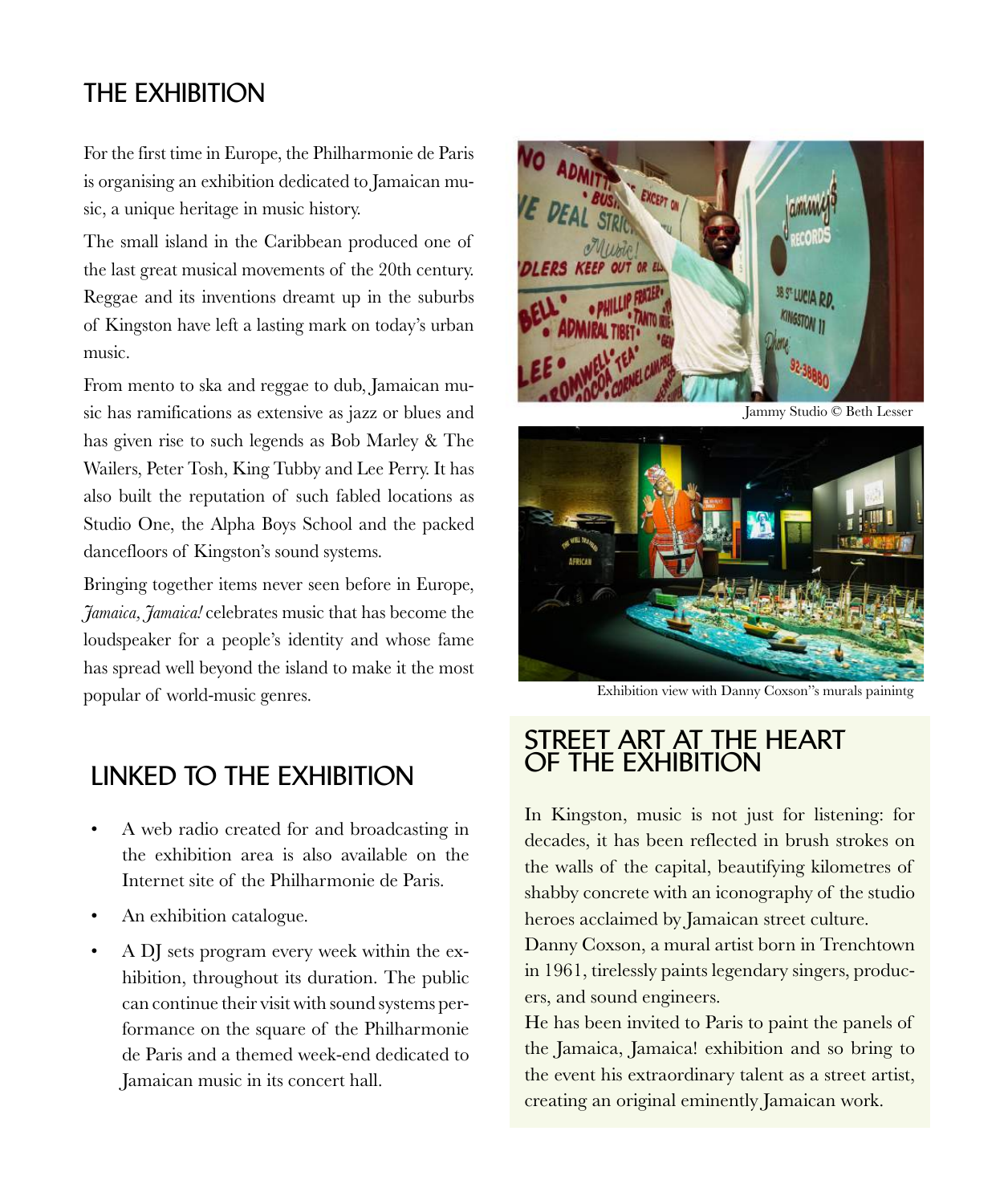# **INTENTIONS**

- Experience the sound system, the instrument of Jamaican music, in the heart of the exhibition. An interactive sound system as well as regular scheduled DJ sets within the exhibition area allow visitors to join in sound beats and dancehall.
- An exhibition that presents the influence of Jamaican culture on music, graphics, fashion, photography and contemporary art, far beyond the island's shores (Tony McDermott, Xavier Veilhan, Nik Nowak, Beth Lesser, Patrick Cariou, etc.)
- This musical exhibition examines more than just music. It presents a wide range of work by Jamaican artists, from the naïve school of the middle of last century to the figures of an emergent contemporary scene.



*Back-a-Road*, 2017, Leasho Johnson © Philharmonie de Paris

# **KEY EXHIBITION FIGURES**

- More than 400 works: photographs, instruments, films, paintings, sculptures, sound-systems, etc.
- 750 m² / 8000 sq ft of modular space.



*Bob Marley* ©Adrian Boot



Sound Systems, Lick it back Collection



*Serious things a go happen,* Jamaica's colourful Dancehall signs